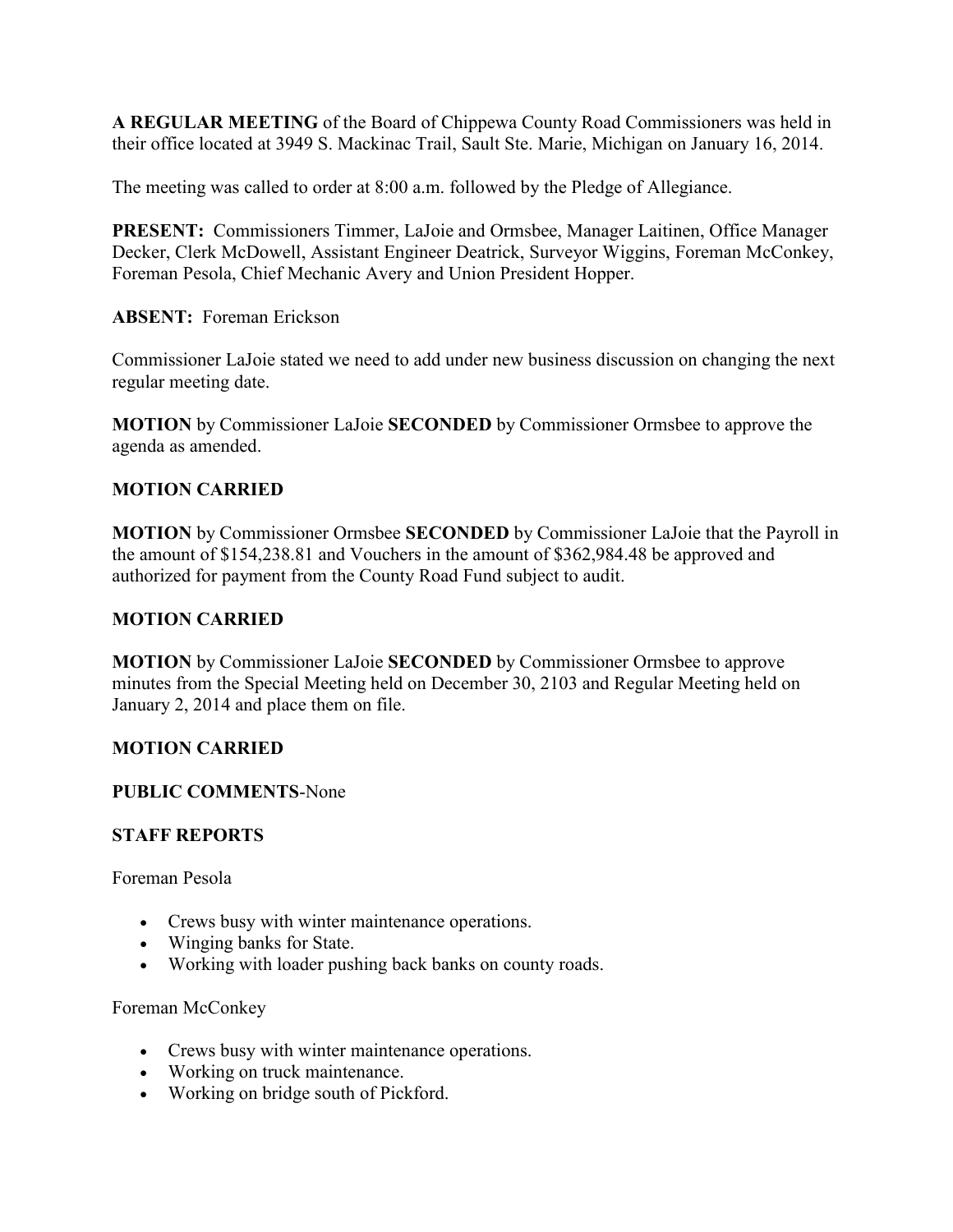Surveyor Wiggins

- Working on setting up new computer in the survey department.
- Reported on meeting with DEQ held this week.

DEQ representative indicated that we will have to apply for a couple stream crossing permits for 1½ Mile Road on Sugar Island.

Office Manager Decker

- Working on year end and have everything completed other than balancing out fixed assets.
- Working with Rob on Health Insurance. Have received the final illustrative rates from BC/BS for only the active membership. They also included another program which came about because of OBAMA CARE which allows for all your co-pays even doctors and drug co-pays to be added to your total out of pocket cost. This also helped bring the illustrative rates down slightly.
- Have held numerous conversations with Treasury to determine the changes made to PA-152 at the end of 2013. They did increase the hard cap amount for a two person contract to \$12,250, but we also must include in the hard cap amount all fees associated with OBAMA CARE, state taxes and insurance fees. After the approximately \$28,000 in fees are taken off the hard cap and if agreed upon by the union the cost for our current Base Plan per pay will be \$8.85 and for Option #1 will be \$47.81 per pay.

Chairman Timmer asked if these would be the final numbers.

Manager Laitinen stated we did ask for quotes for other options, but didn't have time to implement any of the plans prior to our renewal date of February 1st. He stated we do have BC/BS numbers down to an acceptable level, which will allow us to stay with the same options and coverage levels we currently have. This is still pending agreement with the union.

Manager Laitinen indicated he did meet with union members on Monday and presented them with these figures, but they had some additional questions which we are working on getting answers to. We are scheduled to meet later today with them.

Assistant Engineer Deatrick

- Working on  $1\frac{1}{2}$  Mile Road and will hold preliminary G.I. meeting today at 10:00 a.m.
- Performed inspections on pipes located on  $1\frac{1}{2}$  Mile Road last week and submitted a SHPO clearance letter.

Chief Mechanic Avery

- Staying busy with equipment and garage maintenance.
- Gave update on truck/trailer out for repairs.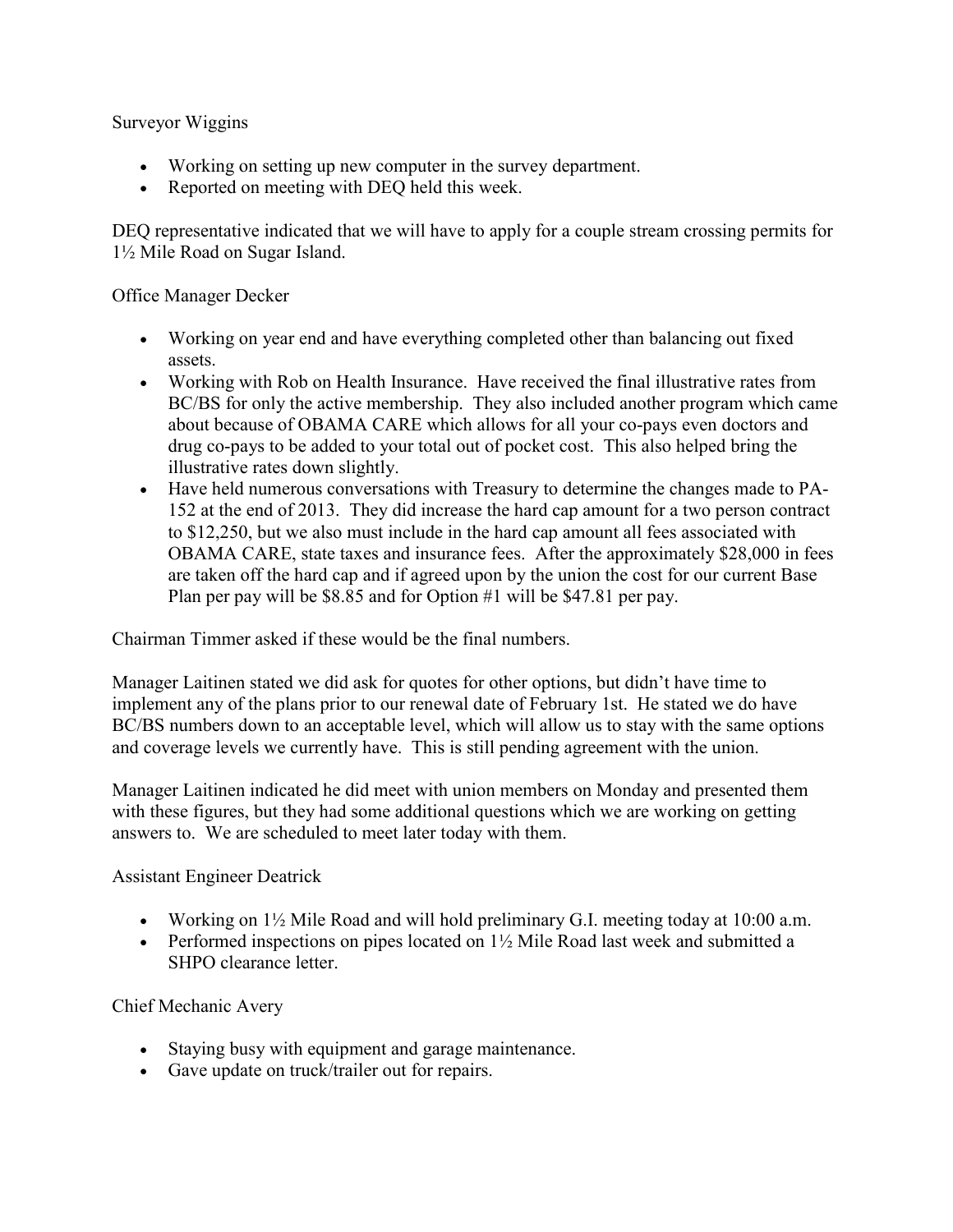# **COUNTY COMMISSIONERS' COMMENTS**-None

## **MANAGERS REPORT**

• Gave report on meetings held with representatives in Lansing yesterday to discuss possible reimbursement through a Supplemental Appropriations Bill for storm damage on Sugar Island. Any reimbursement would be for repairs outside of the BIA reimbursements and could be in the area of around \$400,000.

Will be working on a written request along with supporting documentation to be submitted to Senator Walkers office.

- Reported on JATC Meeting he also attended while in Lansing. DEQ reported on year end numbers in which around 600 permits were issued for transportation projects. Through a memorandum of understanding between MDOT and MDEQ they are suppose to have a turnaround time of under 30 days for issuing permits. U.S. Fish and Wildlife made an announcement that they are looking at establishing a new endangered species. The new endangered species is the Northern Long Eared Bat. Discussions followed on how that could impact clearing and tree removal.
- Received MDEQ permit for the Little Rapids project and waiting for the CORP of Engineers permit. Nothing finalized with URS Contract as of yet.
- Held a workshop of our Rural Task Force on Tuesday of this week and review changes MDOT have implemented to our Federal Aid disbursements. In the past you could design a project have it approved onto the 5 year plan and could borrow against future years available funds but this option is no longer possible.

Manager Laitinen presented the following two Township Road Agreements with Dafter Township.

- Improvements to Forrest Road from 10 Mile Road southerly to 11 Mile Road in Dafter Township for a distance of 1.0 miles. Improvements to consist of clearing, sand subbase, aggregate base, drainage improvements and slope restoration. Total township share shall be \$65,498.00.
- Improvements to 12 Mile Road (Lockhart) from Kinross Road westerly to the Township boundary in Dafter Township for a distance of 1.0 Miles. Improvements to consist of clearing, sand subbase, aggregate base, drainage improvements and slope restoration. Total township share will be \$32,749.00. This would be a split project and have spoke with Kinross Township Supervisor Moore and he felt the township would be agreeable. Kinross Twp total would be slightly higher.

**MOTION** by Commissioner LaJoie **SECONDED** by Commissioner Ormsbee to approve the two Township Road Agreements with Dafter Township for work on Forrest Road and 12 Mile Road as presented.

Commissioner Ormsbee questioned if we have the available matching dollars for these projects and also for the projects that were not completed from last year.